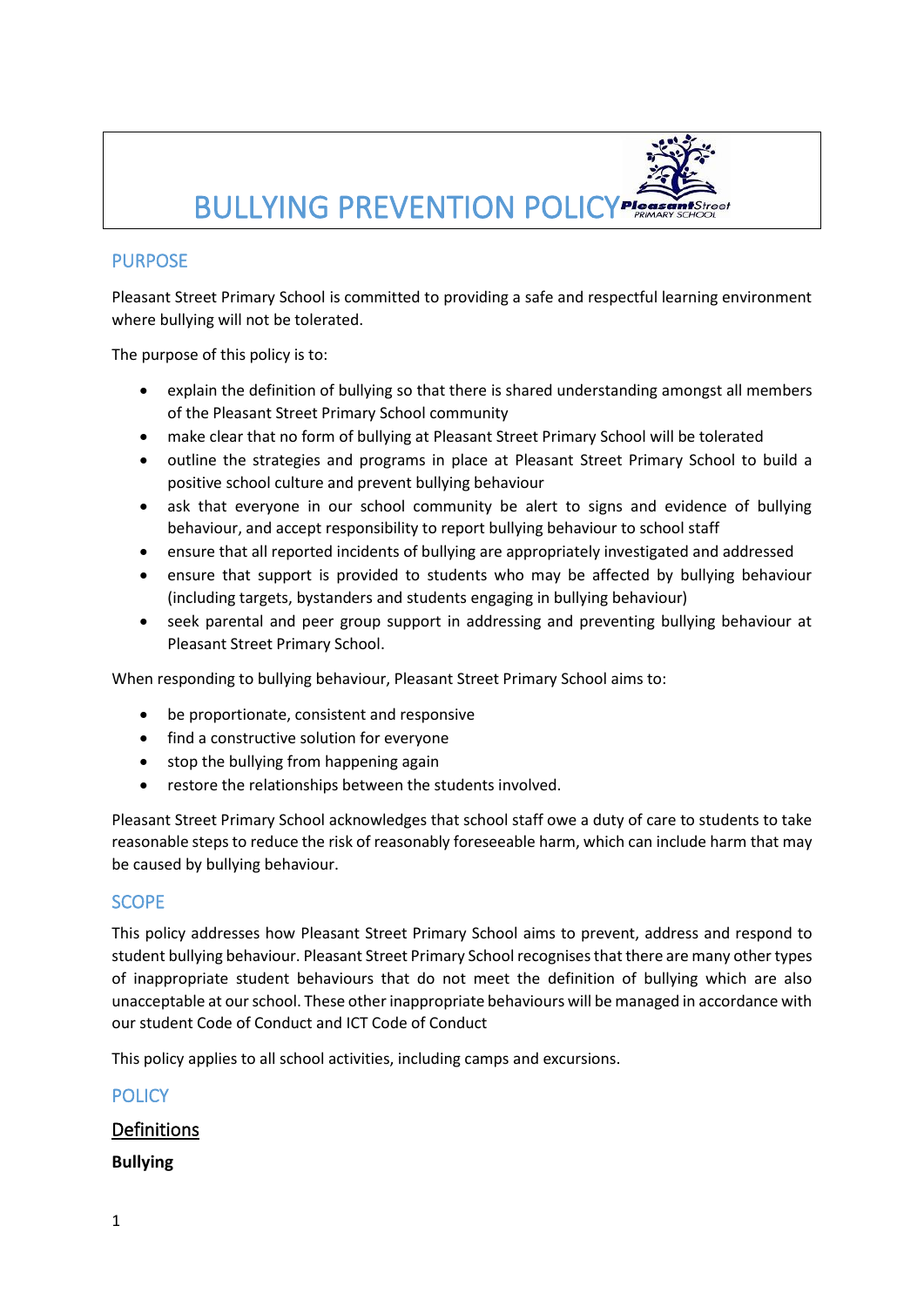In 2018 the Education Council of the Council of Australian Governments endorsed the following definition of bullying for use by all Australian schools:

*Bullying is an ongoing and deliberate misuse of power in relationships through repeated verbal, physical and/or social behaviour that intends to cause physical, social and/or psychological harm. It can involve an individual or a group misusing their power, or perceived power, over one or more persons who feel unable to stop it from happening.*

*Bullying can happen in person or online, via various digital platforms and devices and it can be obvious (overt) or hidden (covert). Bullying behaviour is repeated, or has the potential to be repeated, over time (for example, through sharing of digital records)*

*Bullying of any form or for any reason can have immediate, medium and long-term effects on those involved, including bystanders. Single incidents and conflict or fights between equals, whether in person or online, are not defined as bullying.*

Bullying has three main features:

- It involves a misuse of power in a relationship
- It is ongoing and repeated, and
- It involves behaviours that can cause harm.

#### Bullying can be:

- 1. *direct* physical bullying e.g. hitting, tripping, and pushing or damaging property.
- 2. *direct* verbal bullying e.g. name calling, insults, homophobic or racist remarks, verbal abuse.
- 3. *indirect* bullying e.g. spreading rumours, playing nasty jokes to embarrass and humiliate, mimicking, encouraging others to socially exclude a person and/or damaging a person's social reputation or social acceptance.

*Cyberbullying* is direct or indirect bullying behaviours using digital technology. For example via a mobile device, computers, chat rooms, email, social media, etc. It can be verbal, written and include images, video and/or audio.

#### **Other distressing and inappropriate behaviours**

Many distressing and inappropriate behaviours may not constitute bullying even though they are unpleasant. Students who are involved in or who witness any distressing and inappropriate behaviours should report their concerns to school staff and our school will follow our Code of Conduct in dealing with such matters.

*Mutual conflict* involves an argument or disagreement between people with no imbalance of power. In incidents of mutual conflict, generally, both parties are upset and usually both want a resolution to the issue. Unresolved mutual conflict can develop into bullying if one of the parties targets the other repeatedly in retaliation.

*Social rejection or dislike* is not bullying unless it involves deliberate and repeated attempts to cause distress, exclude or create dislike by others.

*Single-episode acts* of nastiness or physical aggression are not the same as bullying. However, single episodes of nastiness or physical aggression are not acceptable behaviours at our school and may have serious consequences for students engaging in this behaviour. Pleasant Street Primary School will use its Student Wellbeing and Engagement Policy to guide a response to single episodes of nastiness or physical aggression.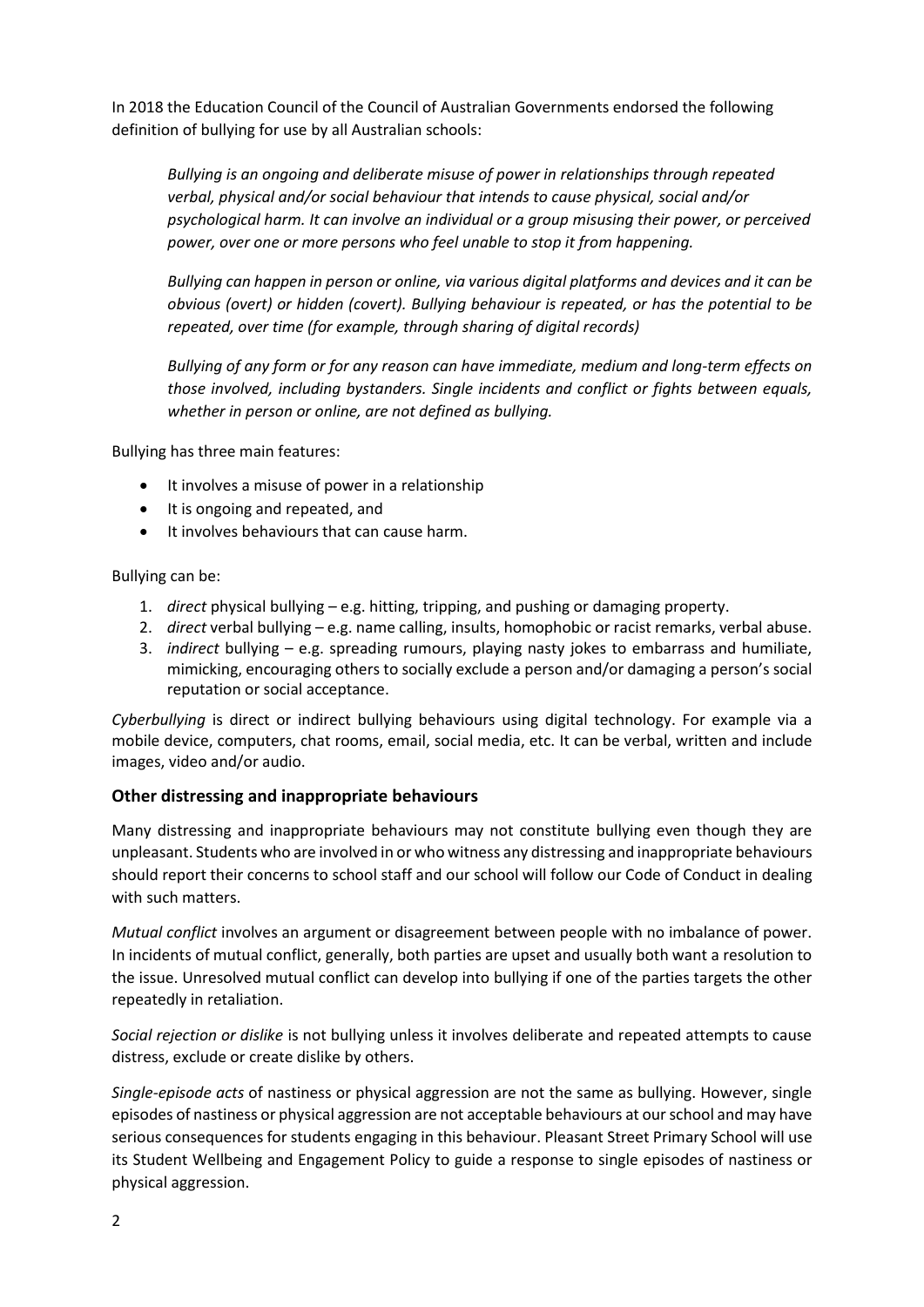*Harassment* is language or actions that are demeaning, offensive or intimidating to a person. It can take many forms, including sexual harassment and disability harassment. Further information about these two forms of harassment, including definitions, is set out in our Inclusion and Diversity Policy Harassment of any kind will not be tolerated at Pleasant Street Primary School and may have serious consequences for students engaging in this behaviour. Pleasant Street Primary School will use its Student Wellbeing and Engagement Policy to guide a response to students demonstrating harassing behaviour, unless the behaviour also constitutes bullying, in which case the behaviour will be managed in accordance with this Bullying Prevention Policy.

# BULLYING PREVENTION

Pleasant Street Primary School has a number of programs and strategies in place to build a positive and inclusive school culture. We strive to foster a school culture that prevents bullying behaviour by modelling and encouraging behaviour that demonstrates acceptance, kindness and respect.

Bullying prevention at Pleasant Street Primary School is proactive and is supported by research that indicates that a whole school, multifaceted approach is the most effect way to prevent and address bullying. At our school:

- We have a positive school environment that provides safety, security and support for students and promotes positive relationships and wellbeing.
- We strive to build strong partnerships between the school, families and the broader community that means all members work together to ensure the safety of students.
- Teachers are encouraged to incorporate classroom management strategies that discourage bullying and promote positive behaviour.
- In the classroom, our social and emotional learning curriculum teaches students what constitutes bullying and how to respond to bullying behaviour assertively. This promotes resilience, assertiveness, conflict resolution and problem solving.
- Students are encouraged to look out for each other and to talk to teachers and older peers about any bullying they have experienced or witnessed.
- •

For further information about our engagement and wellbeing initiatives, please see our Student Wellbeing and Engagement policy/Student Engagement Policy.

## INCIDENT RESPONSE

## Reporting concerns to Pleasant Street Primary School

Bullying complaints will be taken seriously and responded to sensitively at our school.

Students who may be experiencing bullying behaviour, or students who have witnessed bullying behaviour, are encouraged to report their concerns to school staff as soon as possible.

Our ability to effectively reduce and eliminate bullying behaviour is greatly affected by students and/or parents and carers reporting concerning behaviour as soon as possible, so that the responses implemented by Pleasant Street Primary School are timely and appropriate in the circumstances.

We encourage students to speak to the Assistant Principal , Helen Romeril or Welfare coordinator, Jen Edney. However, students are welcome to discuss their concerns with any trusted member of staff

Parents or carers who develop concerns that their child is involved in, or has witnessed bullying behaviour at Pleasant Street Primary School should contact the school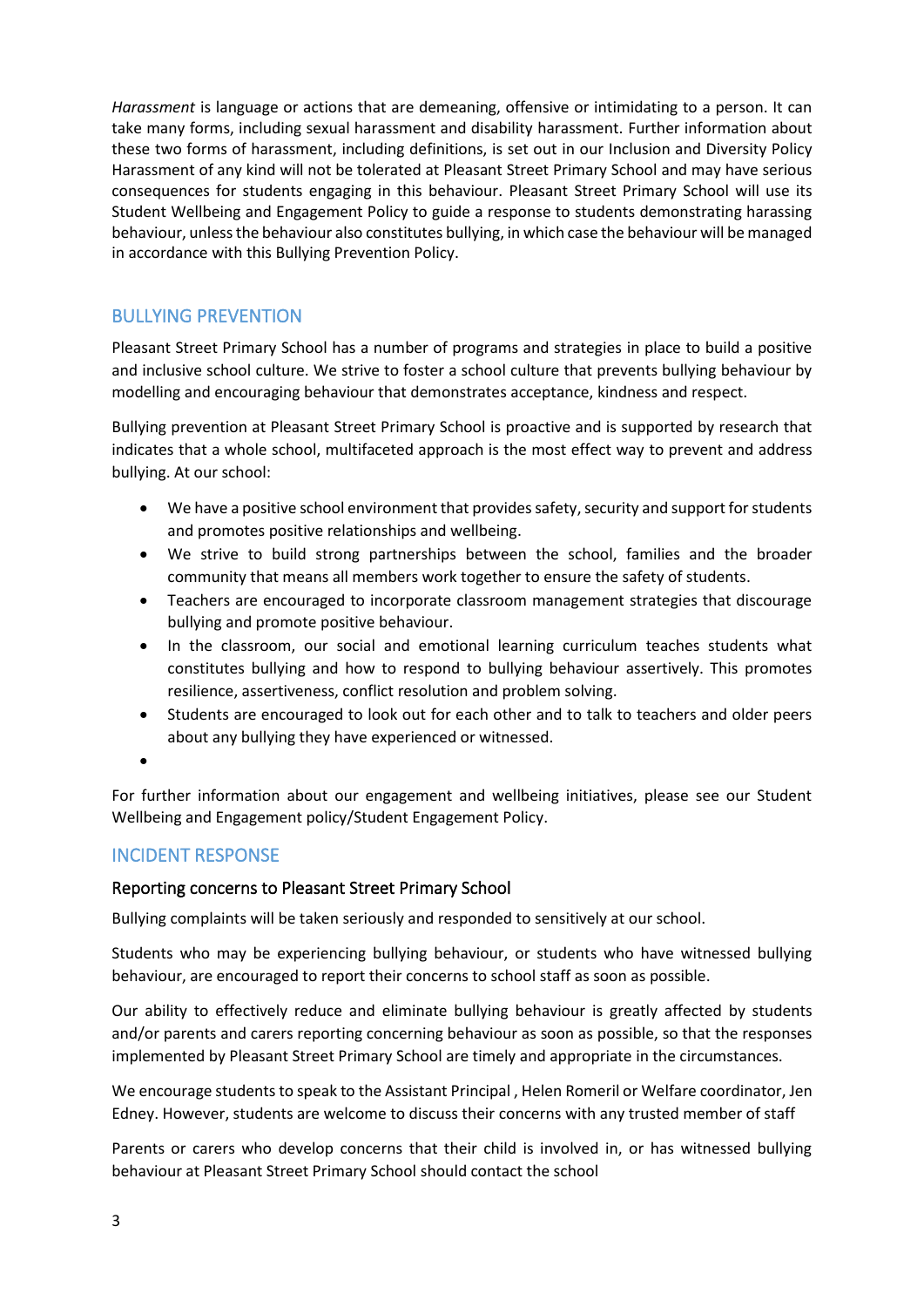#### Investigations

When notified of alleged bullying behaviour, school staff are required to:

- 1. record the details of the allegations in Compass
- 2. inform a member of the leadership team

All teaching staff are responsible for investigating allegations of bullying in a timely and sensitive manner. To appropriately investigate an allegation of bullying, the staff member may:

- speak to the those involved in the allegations, including the target/s, the students allegedly engaging in bullying behaviour/s and any witnesses to the incidents
- speak to the parents of the students involved
- speak to the teachers of the students involved
- take detailed notes of all discussions for future reference
- obtain written statements from all or any of the above.

All communications with the staff member in the course of investigating an allegation of bullying will be managed sensitively. Investigations will be completed as quickly as possible to allow for the behaviours to be addressed in a timely manner.

The objective of completing a thorough investigation into the circumstances of alleged bullying behaviour is to determine the nature of the conduct and the students involved. A thorough understanding of the alleged bullying will inform staff about how to most effectively implement an appropriate response to that behaviour.

Serious bullying, including serious cyberbullying, is a criminal offence and may be referred to Victoria Police. For more information, see: [Brodie's Law.](http://www.education.vic.gov.au/about/programs/bullystoppers/Pages/advicesheetbrodieslaw.aspx)

#### Responses to bullying behaviours

There are a number of factors that will be considered when determining the most appropriate response to the behaviour. When making a decision about how to respond to bullying behaviour, Pleasant Street Primary School will consider:

- the age and maturity of the students involved
- the severity and frequency of the bullying, and the impact it has had on the target student
- whether the student/s engaging in bullying behaviour have displayed similar behaviour before
- whether the bullying took place in a group or one-to-one context
- whether the students engaging in bullying behaviour demonstrates insight or remorse for their behaviour
- the alleged motive of the behaviour, including any element of provocation.

The class teacher or principal/assistant principal may implement all, or some of the following responses to bullying behaviours:

- Offer counselling support to the target student or students, including referral to Det Support Services
- Offer counselling support to the students engaging in bullying behaviour, including referral to DET Support Services].
- Offer counselling support to affected students, including witnesses and/or friends of the target student.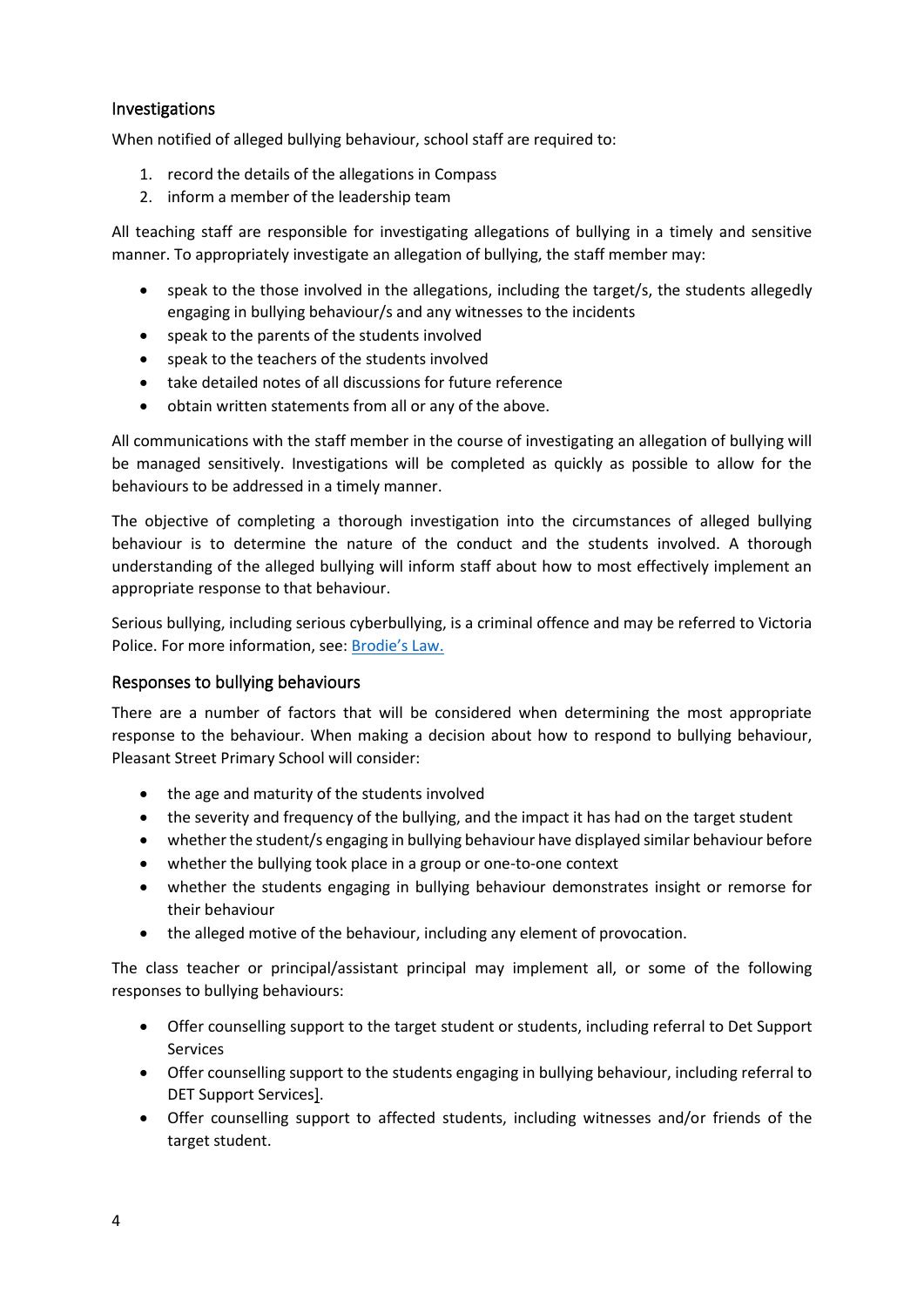- Facilitate a restorative practice meeting with all or some of the students involved. The objective of restorative practice is to repair relationships that have been damaged by bringing about a sense of remorse and restorative action on the part of the person who has bullied someone and forgiveness by the person who has been bullied.
- Facilitate a mediation between some or all of the students involved to help to encourage students to take responsibility for their behaviour and explore underlying reasons for conflict or grievance. Mediation is only suitable if all students are involved voluntarily and demonstrate a willingness to engage in the mediation process.
- Facilitate a process using the Support Group Method, involving the target student(s), the students engaging in bullying behaviour and a group of students who are likely to be supportive of the target(s).
- Implement a Method of Shared Concern process with all students involved in the bullying.
- Facilitate a Student Support Group meeting and/or Behaviour Support Plan for affected students.
- Prepare a Safety Plan or Individual Management Plan restricting contact between target and students engaging in bullying behaviour.
- Provide discussion and/or mentoring for different social and emotional learning competencies of the students involved, including
- Monitor the behaviour of the students involved for an appropriate time and take follow up action if necessary.
- Implement year group targeted strategies to reinforce positive behaviours.
- Implement disciplinary consequences for the students engaging in bullying behaviour, which may include removal of privileges, detention, suspension and/or expulsion consistent with our Student Wellbeing and Engagement policy, the Ministerial Order on Suspensions and Expulsions and any other relevant Department policy.

Pleasant Street Primary School understands the importance of monitoring and following up on the progress of students who have been involved in or affected by bullying behaviour. Where appropriate, school staff will also endeavour to provide parents and carers with updates on the management of bullying incidents.

The Assistant Principal is responsible for maintaining up to date records of the investigation of and responses to bullying behaviour.

## FURTHER INFORMATION AND RESOURCES

This policy should be read in conjunction with the following school policies: [insert details of your related school policies. A sample list is provided as follows]

- Statement of Values and School Philosophy
- Student Wellbeing and Engagement Policy
- Parent Complaints policy
- Duty of Care Policy
- Inclusion and Diversity Policy

The following websites and resources provide useful information on prevention and responding to bullying, as well as supporting students who have been the target of bullying behaviours:

- [Bully Stoppers](https://bullyingnoway.gov.au/PreventingBullying/Planning/Pages/School-policy.aspx)
- Kids [Helpline](https://kidshelpline.com.au/)